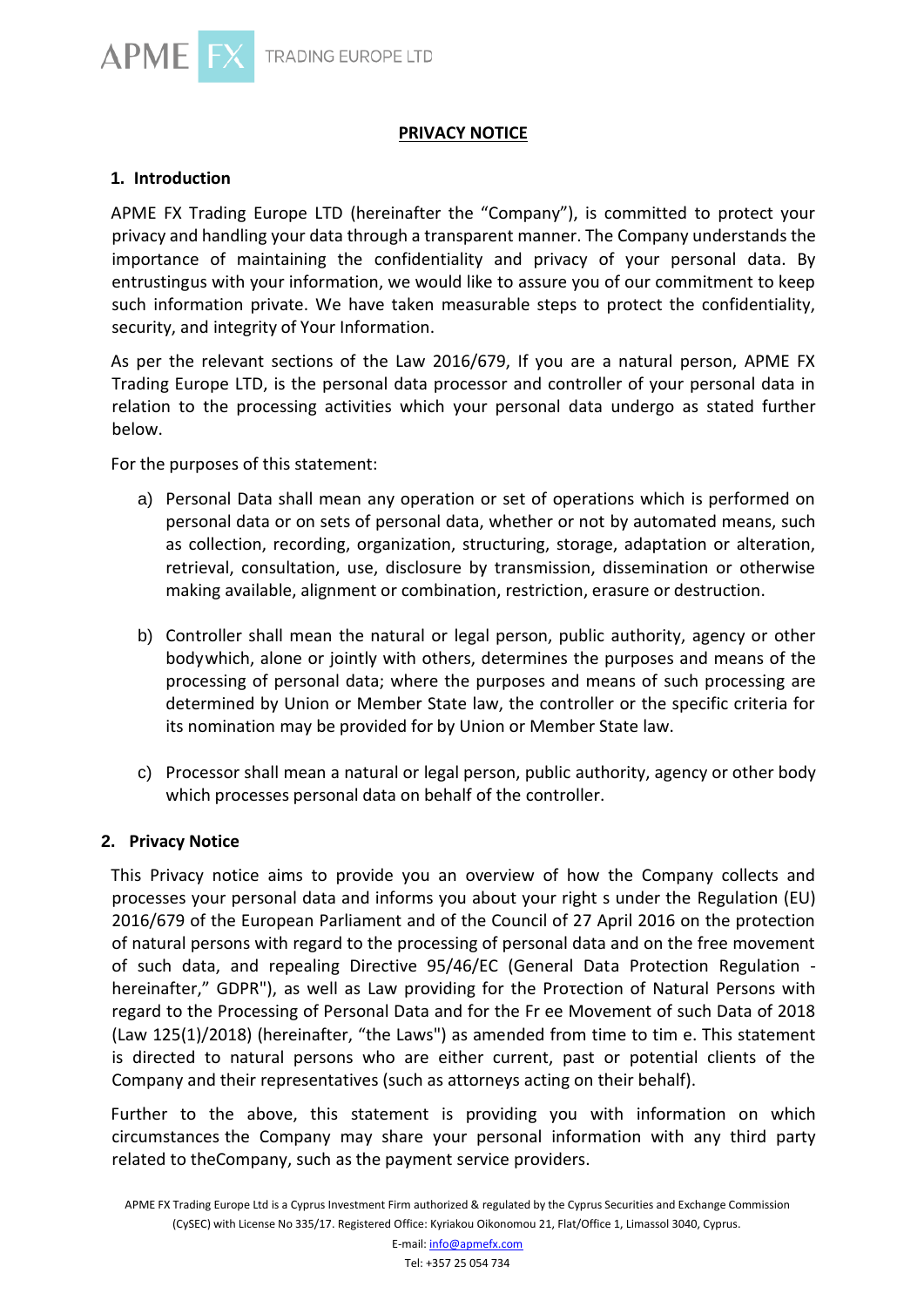

## **3. The Company**

APME FX Trading Europe LTD is an authorized company, established in Cyprus, with registration number HE 347219. The Company is registered and licensed by the Cyprus Securities and Exchange Commission (hereinafter the "CySEC") with license number 335/17.

If you have any questions or want more details about how the Company uses your personal information, you can contact our Data Protection team at:

[dataprotection@apmefx.com.](mailto:dataprotection@apmefx.com.)

## **4. Collection of Information**

As part of the Company's client account opening procedures and ongoing obligations, needs to abide with the legislative framework currently in place with the Cyprus Securities and Exchange Commission ('CySEC'). Specifically, the Company shall comply with its legal obligations under the Prevention and Suppression of Money Laundering and Terrorist Financing Law of 2007 to 2021, and the AML Directive of 2020 (R.A.D 125/2020) for the establishment on the Client's economic profile andprevention of money-laundering as well as abide with the relevant record keeping obligations under the European Commission Delegated Regulation (EU) 2017/565 ('Delegated Regulation') and Law 87(I)/2017 for establishing the suitability and appropriateness of each Client based on the services offered by each CIF (Suitability & Appropriateness Tests) and recordings of telephone conversations, client transactions, FATCA and CRS.

The Company based to the above-mentioned, is obliged to request, collect and maintain for at least five (5) years the following:

- Name and Surname
- Date of Birth
- Place of Birth
- Nationality
- Copy of the Passport and/or of the Identity Card.
- Utility bill (including the full address of the client)
- Tax Identification Number
- Tax Residence
- Telephone number
- Email
- Employer's name
- Profession
- Industry of Employment
- Gross Annual Income
- Net Worth
- Anticipated Turnover
- Amount to Invest.
- Bank Account Details
- Knowledge & Experience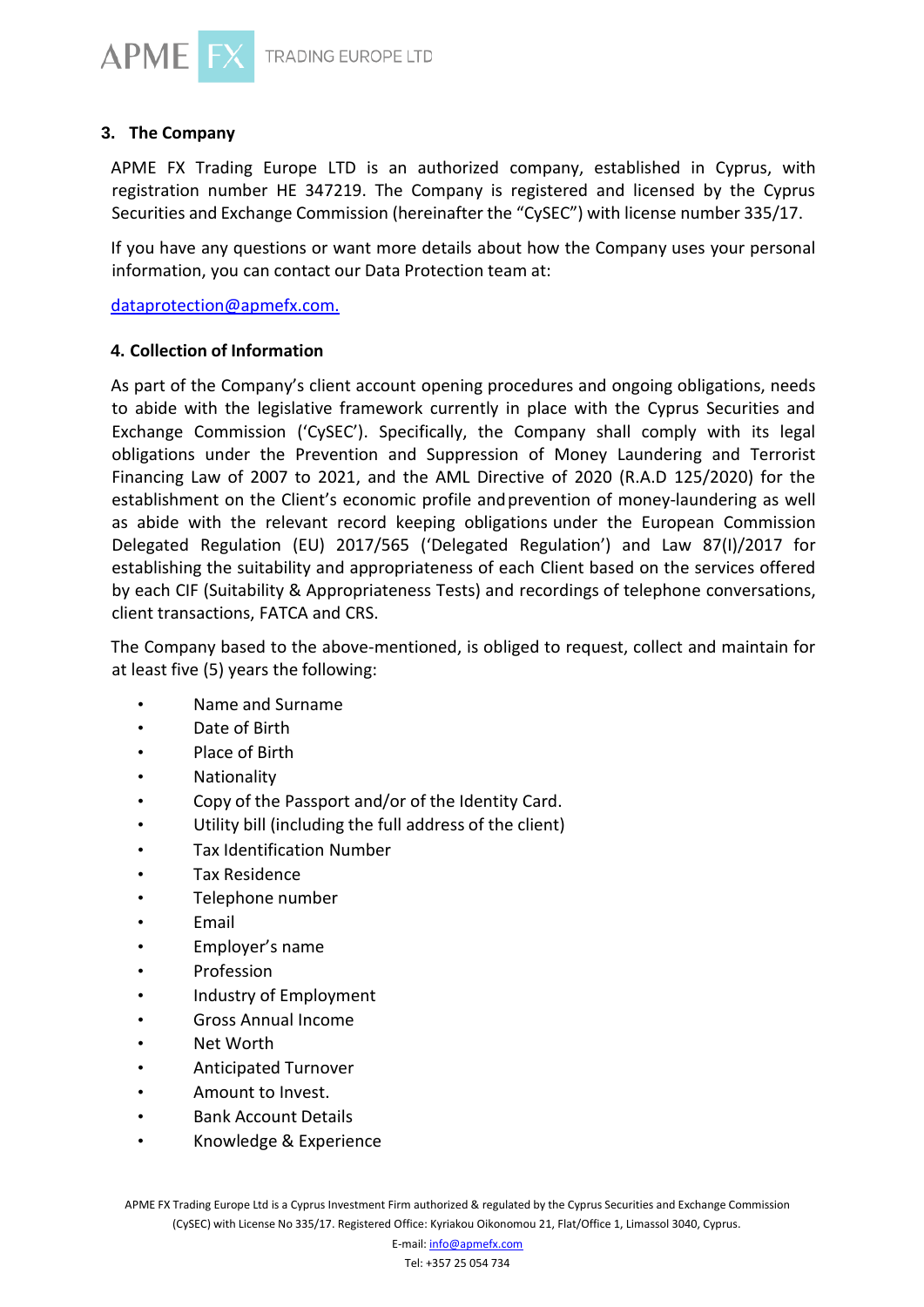

The Company may collect the said information directly from you (during the account opening procedure) and/or from other persons including for example, credit reference agencies, fraud prevention agencies, banks, other financial institutions, third authentication service providers (the Company is using Lexis-Nexis for authentication purposes and background purposes) and the providers of public registers.

The Company may also collect Your Information in regard to your use of our website(s), such as pages visited, frequency, duration of visit and trading activities. The Company also keeps records of your trading behavior, including a record of:

- a) Products you trade and their performance.
- b) Historical data about the trades and investments you have made including the amountinvested.

Historical data about your payment activities and your withdrawal activities

Further to the above, the Company may also request further information to improve its Service to you (Existing or Potential Clients) or our activities (if you are our Provider for Trading Data) under our relevant Agreement, as the case may be, or comply with Applicable Regulations.

The Company records any communications, electronic, by telephone, in person or otherwise, that we have with you in relation to the services that were provided by the Company to you and the relationship with you. The said recordings will be the Company's sole property and will constitute evidence of the communications between the Company and you.

### **5. To Whom the Company may disclose your information**

As part of using your personal information for the purposes set put above, we may disclose your information to:

- a) Service providers and specialist advisers who have been contracted to provide us with IT, financial, regulatory, compliance, accounting and/or other services.
- b) Regulatory Authorities.
- c) Anyone authorised by you.
- d) Relevant authorities to investigate or prevent fraud, money laundering or other illegalactivity.
- e) Trade Repository or similar.
- f) The Company's employees so as to exercise their duties to further the Agreement between us, or to assure the efficient functioning of our Platform, the Automatic Ordersand the Trading Data functions.

The Company requires from organisations outside the Company who handle or obtain personal information to acknowledge the confidentiality of this information, undertake to respect any individual's right to privacy and comply with all the relevant data protection laws and this privacy notice.

### **6. Use of the Information.**

The Company will use, store, process and handle Your Personal Data in accordance with the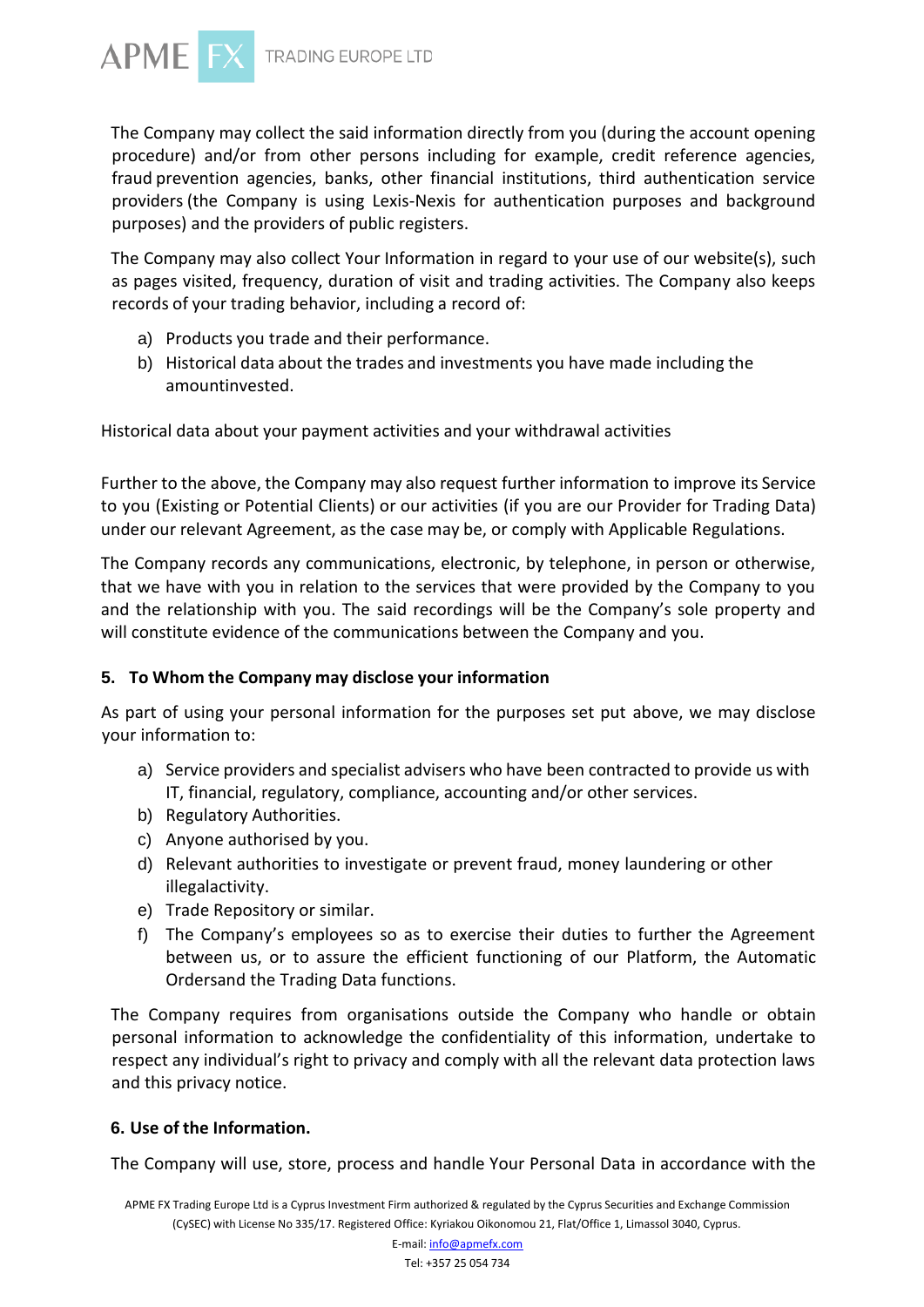

General Data Protection Regulation 2016/679 and the Processing of Personal Data (Protection of the Individual) Law of 2001, as amended or replaced from time to time.

Your personal data (not publicly available information and/or already possessed by the Company without abiding with the provisions of the general data protection regulation), will becollected and processed explicitly and specifically only for the purposes that have been collected for ('purpose limitation') while the Company must require only the information necessary in relation to the purposes for which they have been collected.

We may transfer your personal information outside the European Economic Area. If we will make such a transfer, we will ensure that the transfer is lawful and that there are appropriatesecurity arrangements in place to safeguard your personal data as provided by Applicable Regulations. In furtherance, the Company follows the European Commission instructions in respect to this matter and it shall ensure that the third country that your data may be transferred is recognized by the EU Commission, as adequate in respect to the protection of your personal data.

### **7. Your Consent**

The use of your personal information is based on lawful basis:

- a) to perform our contractual obligations towards you
- b) to be compliant with the legal and regulatory requirements
- c) to pursue our legitimate interests

In accordance to the abovementioned points we are legally obliged to do process your personal data. Where our use of your personal information does not fall under one of these three Lawful basis, we require your consent. Such consent will be provided in accordance withthe Client Agreement that it is provided to you during the account opening procedure and is also available on the Company's website(s). The Company shall rely on the provided consentas its legal basis for processing your personal data. You have the right at any time to withdraw that consent by contacting us via phone or via email at [dataprotection@apmefx.com.](mailto:dataprotection@apmefx.com)

Where you are a natural person and the use of your personal data requires your consent, the Company will request for your consent to be provided freely, specific, informed and an unambiguous indication of your desires, which by statement or by clear affirmative action, signifies agreement to the processing.

If at any case you feel compelled to consent or you will endure negative consequences if you do not, then your consent will not be valid. Additionally, your consent shall not be bundledupas a non-negotiable part of terms and conditions, because such action would indicate that youhaven't freely provided your consent.

### **8. Processing your personal data without your consent**

In certain circumstances the company can process your data without your consent. The following are considered to be the most relevant:

• Processing is necessary for compliance with legal obligation to which the controller is subject.

APME FX Trading Europe Ltd is a Cyprus Investment Firm authorized & regulated by the Cyprus Securities and Exchange Commission (CySEC) with License No 335/17. Registered Office: Kyriakou Oikonomou 21, Flat/Office 1, Limassol 3040, Cyprus.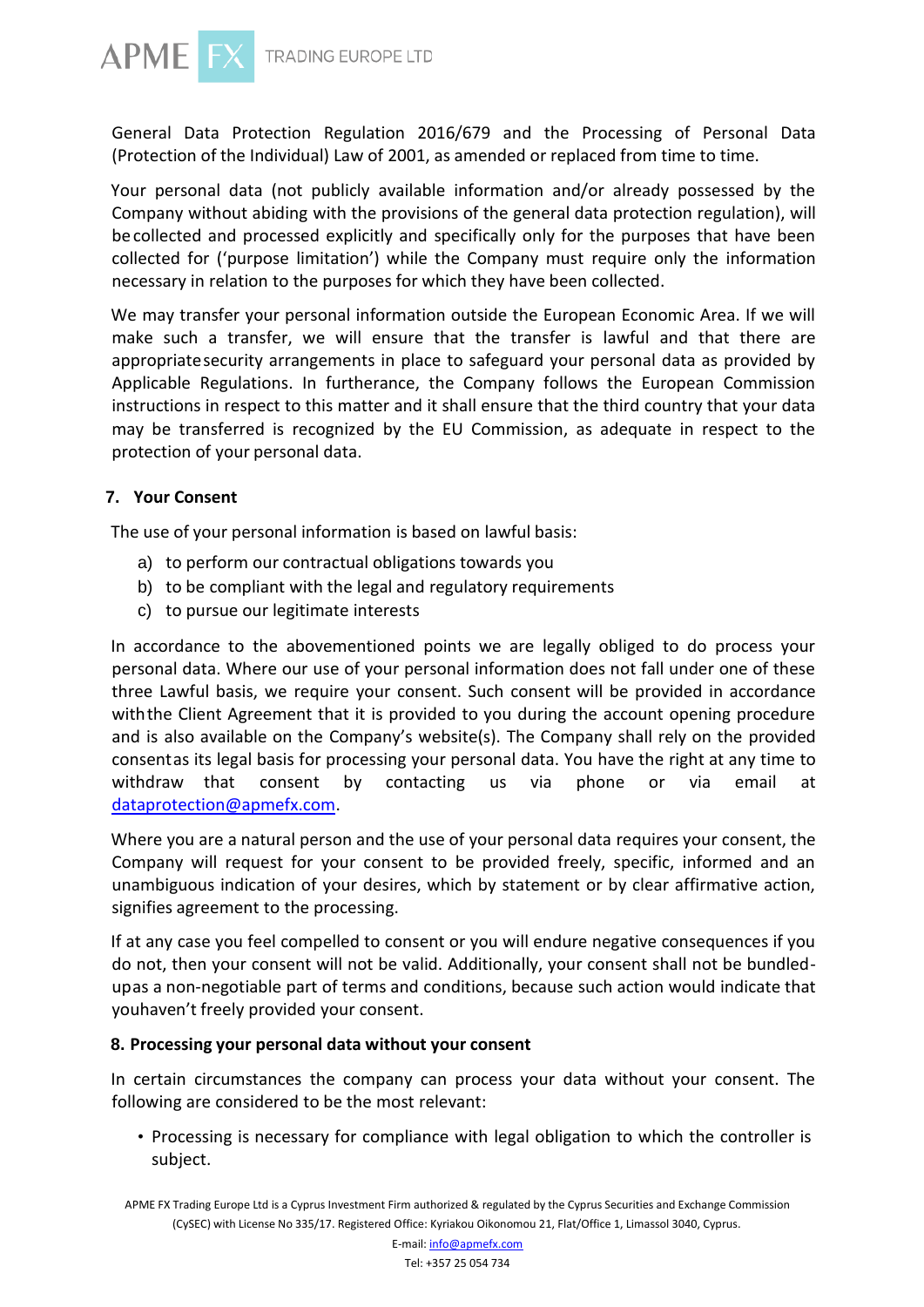

- Processing is necessary for the performance of a contract to which the person is party, or in order to take measures of the person's request prior entering into a contract.
- Processing is necessary in order to protect the vital interests of the data subject.
- Processing is necessary for the performance of a task carried out in the public interest or in the exercise of public authority or a third party to whom the data are communicated.
- Processing is necessary for the purposes of the legitimate interests pursued by the controller or by the third party to whom the personal data are communicated, on conditionthat such interests override the rights, interests and fundamental freedoms of the persons.

### **9. For how long we keep your personal data**

The Company shall keep your personal data for as long as the company has business relationship with you (physical person). Once the business relationship has been ended, we may keep your data for up to five (5) years in accordance with the Laws governing the Company. The Company may keep your personal data for longer than five (5) years for legal, regulatory and/or any other obligatory reason.

Retention periods will be determined taking into account the type of information that is collected and the purpose for which it is collected, bearing in mind the requirements applicable to the situation and the need to destroy outdated, unused information at the earliest reasonable time.

### **10. Management of your personal information and Safeguard Measures**

The Company has taken all the appropriate organizational measures to ensure that your personal data are secured. Moreover, the Company has established an Internal Educational Training for its employees so as to mitigate any risks that may affect your data. The employees that are processing your data are being trained to respect the confidentiality of customer information and the privacy of individuals. We consider breaches of your privacy as top priority,and the Company will enhance its internal procedures to prevent any such event.

The Company has implemented procedures in respect to safeguarding your data. Access to your information have only employees of the Company that need to have access to the information in order to enable the continuity of the agreement between you and the Company.

Furthermore, we hold personal information in a combination of secure computer storage, secure servers and from time to time and if it is deemed necessary, we will store them in paper based files. The Company has taken all the necessary steps to protect the personal information that it holds from misuse, loss, unauthorized access, modification or disclosure.

While we will use all reasonable efforts to safeguard Your Information, you acknowledge thatthe use of the internet is not entirely secure and for this reason we cannot guarantee the security or integrity of any personal data transferred from you, or to you via the internet.

APME FX Trading Europe Ltd is a Cyprus Investment Firm authorized & regulated by the Cyprus Securities and Exchange Commission (CySEC) with License No 335/17. Registered Office: Kyriakou Oikonomou 21, Flat/Office 1, Limassol 3040, Cyprus.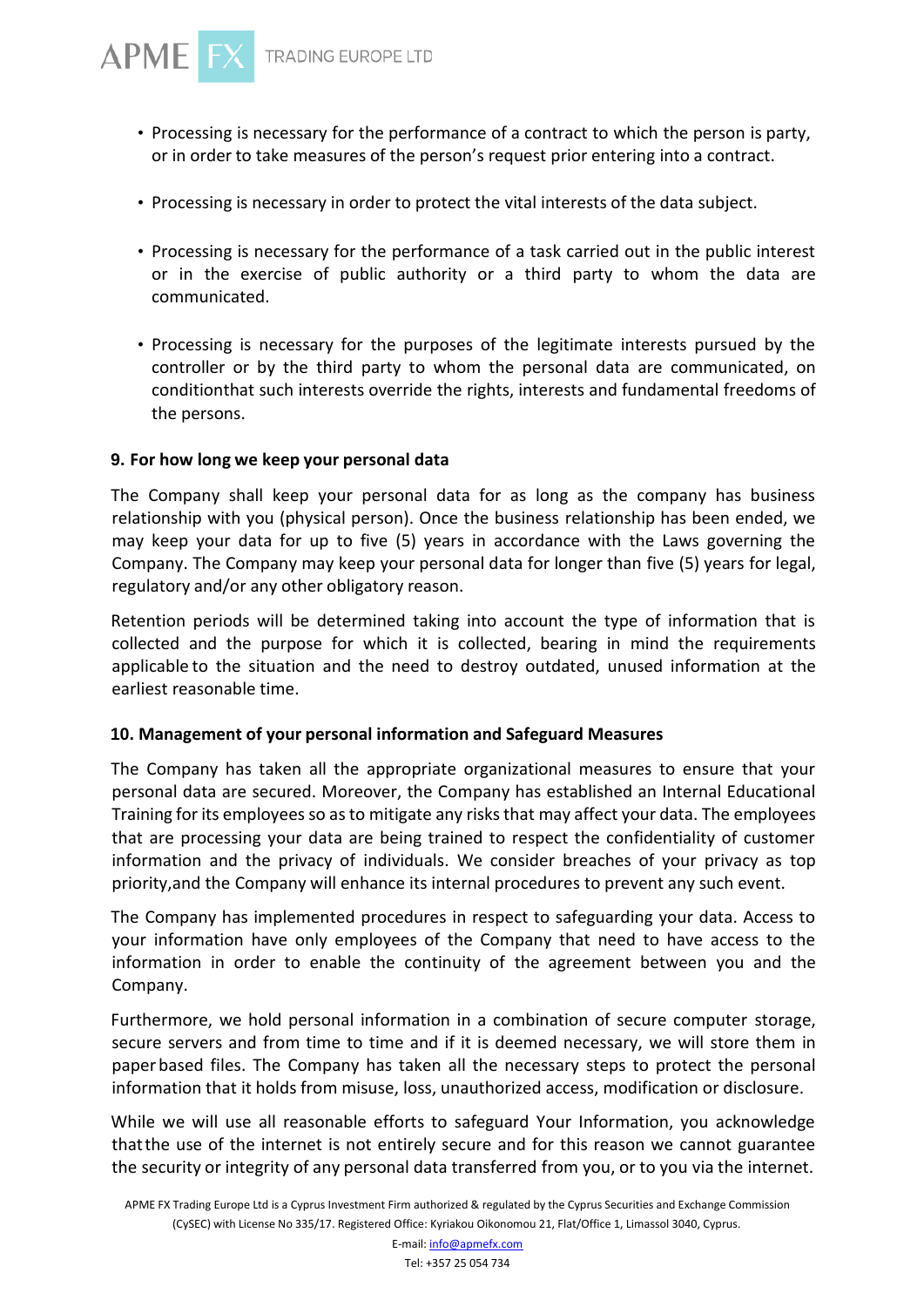

# **11. Change of Information**

You may inform the Company at any time that Your Information has changed or that you wish the Company to delete information we hold about you by emailing us at [dataprotection@apmefx.com.](mailto:dataprotection@apmefx.com) We will change or delete Your Information in accordance to yourinstructions, except to the extent that we are required to hold Your Information for regulatory or legal purposes, to provide you with the Services you have requested or to maintain adequate business records.

## **12. Right of Access**

As a natural person you have the right to obtain a copy of any personal information which wehold about you and to advise us of any perceived inaccuracy. Additionally, you may also request the reasoning of holding such information.

To make a request, please contact us, verifying your identity and specifying what information you require. You may contact us via e-mail at [dataprotection@apmefx.com.](mailto:dataprotection@apmefx.com)

# **13. Right to Be Informed and Right of Access**

As a natural person you have the right to require confirmation whether we are processing your personal information and to obtain a copy of any personal information which we hold about you Additionally, you may also request the reasoning of holding such information. If you require additional copies, we may charge you a reasonable administration fee.

To make a request, please contact us, verifying your identity and specifying what information you require. You may contact us via e-mail at [dataprotection@apmefx.com.](mailto:dataprotection@apmefx.com)

# **14. Right to Erasure and Right to Obtain the Rectification of Inaccurate Personal Data**

If the personal information we hold about you is inaccurate or incomplete, you are entitled to have it rectified. You may inform the Company at any time that your Information has changed, or that you wish the Company to delete information we hold about you or to rectify it, by emailing us at [dataprotection@apmefx.com,](mailto:dataprotection@apmefx.com) We will change, rectify or delete your information in accordance to your instructions, except to the extent that we are required to hold your Information for regulatory or legal purposes, to provide you with the Services you have requested or to maintain adequate business records.

### **15. The right to restrict processing.**

Under certain conditions stipulated by the applicable legislation you have the right to request that the Company restrict the processing of your personal data.

# **16. The right to data portability**

You have the right to request that the Company transfer the data that we have collected to another organization, or directly to you, under certain conditions.

### **17. The right to object to processing**

APME FX Trading Europe Ltd is a Cyprus Investment Firm authorized & regulated by the Cyprus Securities and Exchange Commission (CySEC) with License No 335/17. Registered Office: Kyriakou Oikonomou 21, Flat/Office 1, Limassol 3040, Cyprus.